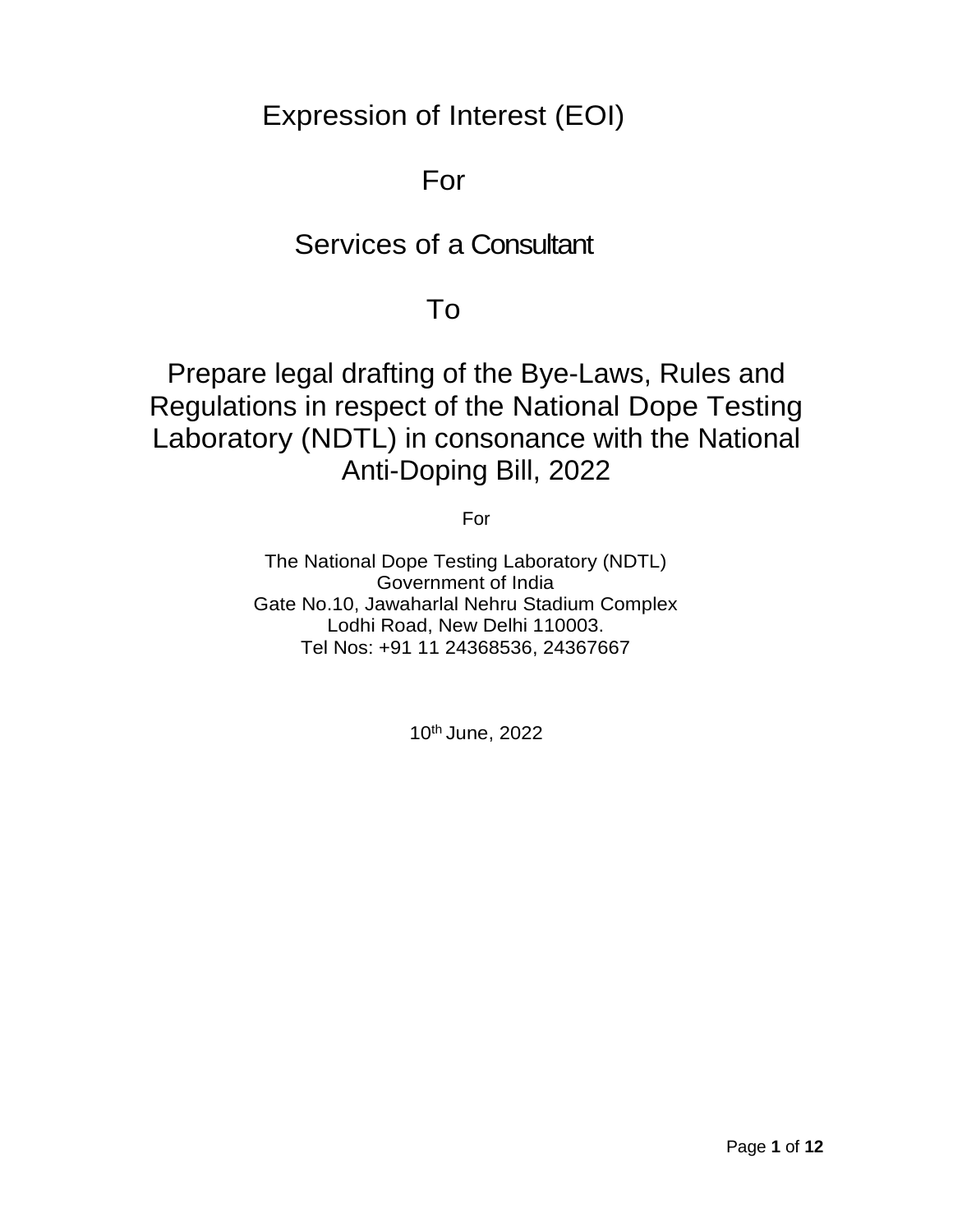## **I N D E X**

|      | SI. No. Contents                            | Page No. |
|------|---------------------------------------------|----------|
|      |                                             |          |
| 1.   | Letter of Invitation                        | 3        |
| 2.   | Background                                  | 4        |
| 3.   | <b>Objectives</b>                           | 5        |
| 4.   | Venue & Deadline for Submission of Proposal | 5        |
| 5.   | <b>Validity of Offer</b>                    | 5        |
| 6.   | Instructions to Applicants                  | $5 - 6$  |
| 7.   | <b>Pre-Qualification Criteria</b>           | 6        |
| 8.   | Evaluation Criteria & Method of Evaluation  | 6        |
| 9.   | Response                                    | 6        |
| 10.  | <b>Conflict of Interest</b>                 |          |
| 11.  | Condition under which EOI is issued         |          |
| 12.  | Last Date of submission of EOI              |          |
| 13.  | <b>FORMATS</b>                              | $8 - 12$ |
| i)   | Format $-1$                                 | 8        |
| ii)  | Format $-2$                                 | 9        |
| iii) | Format $-3$                                 | 10       |
| iv)  | Format $-4$                                 | 11       |
| V)   | Format $-5$                                 | 12       |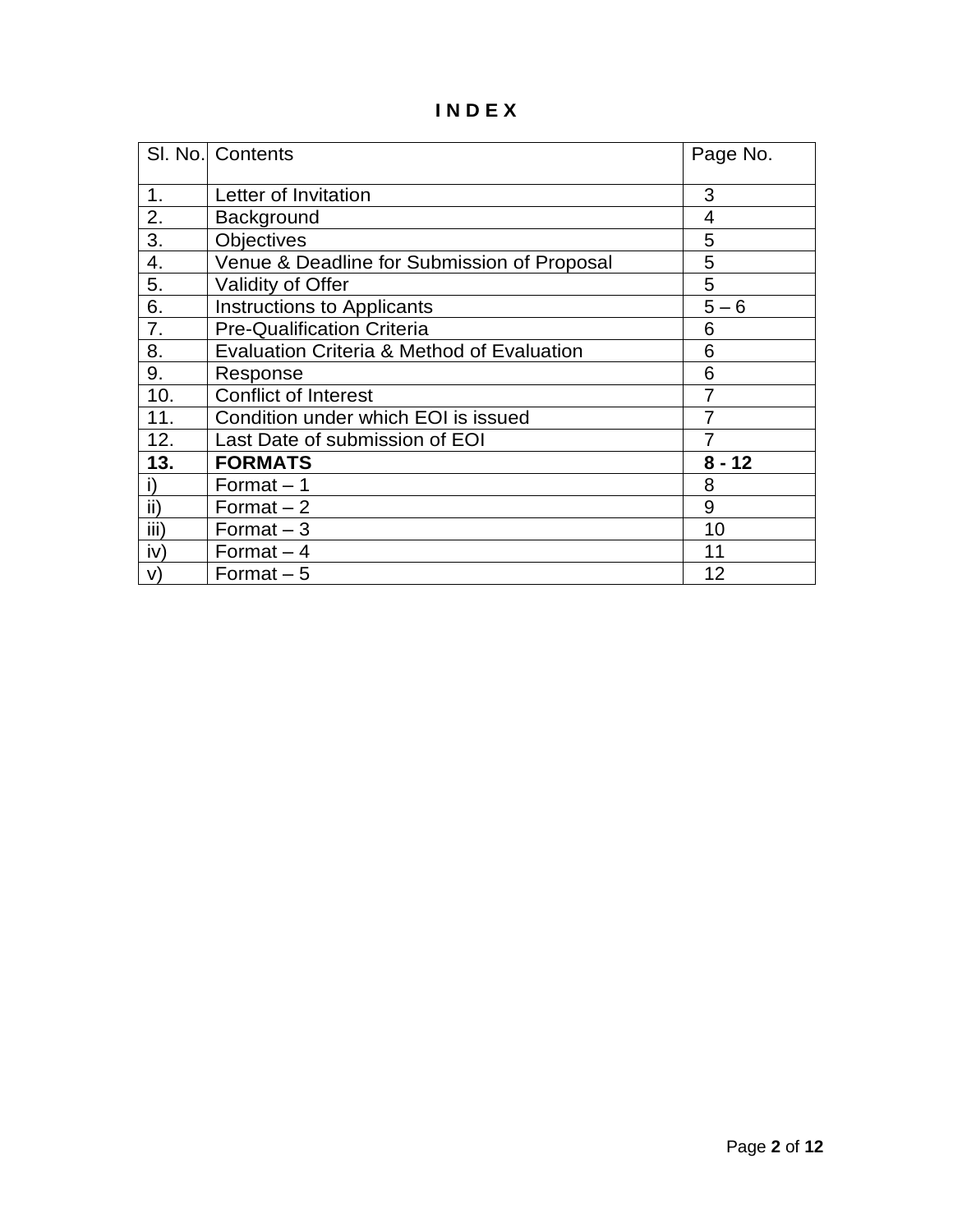#### **1. Letter of Invitation:**

#### **National Dope Testing Laboratory (NDTL) (Government of India)**

**Jawaharlal Nehru Stadium Complex, Gate No.10, Lodhi Road, New Delhi – 110003.**

No. Dated: June 10, 2022

Dear Sir/Madam,

The National Dope Testing Laboratory (NDTL), established by the Government of India, is a WADA-accredited laboratory since 2008 for dope testing of elite athletes participating in the National and International events, invites Expression of Interest (EOI) from Indian Citizens well versed in legal drafting for preparation of the Bye-Laws, Rules and Regulations in respect of the Laboratory in consonance with the National Anti-Doping Bill, 2022, being enacted by the Government of India. The EOI Document containing the details of qualification criteria, submission requirement, brief objectives& scope of work and method of evaluation etc. has been uploaded on the NDTL website (www.ndtlindia.com).

It is requested that responses may kindly be submitted only through e-mail [\(ndtlindia@nic.in\)](mailto:ndtlindia@nic.in) as per the prescribed schedule.

Queries, if any, may be referred to in writing a mail to the Director, NDTL at Email: [ndtlindia@nic.in.](mailto:ndtlindia@nic.in)

| SI. | <b>Critical Dates</b>            | Date       | Time      |
|-----|----------------------------------|------------|-----------|
| No. |                                  |            |           |
| 1.  | <b>Document Download Start</b>   | 10.06.2022 | 17:00Hrs  |
|     | Date                             |            |           |
| 2.  | Document Download End            | 04.07.2022 | 10:00 Hrs |
|     | Date                             |            |           |
| 3.  | <b>Bid Submission Start Date</b> | 13.06.2022 | 10:00 Hrs |
| 4.  | <b>Bid Submission End Date</b>   | 04.07.2022 | 11:00 Hrs |
| 5.  | <b>Bid Opening Date</b>          | 04.07.2022 | 11:30 Hrs |

Yours faithfully,

Deputy Director (Admin) For Director National Dope Testing Laboratory (NDTL)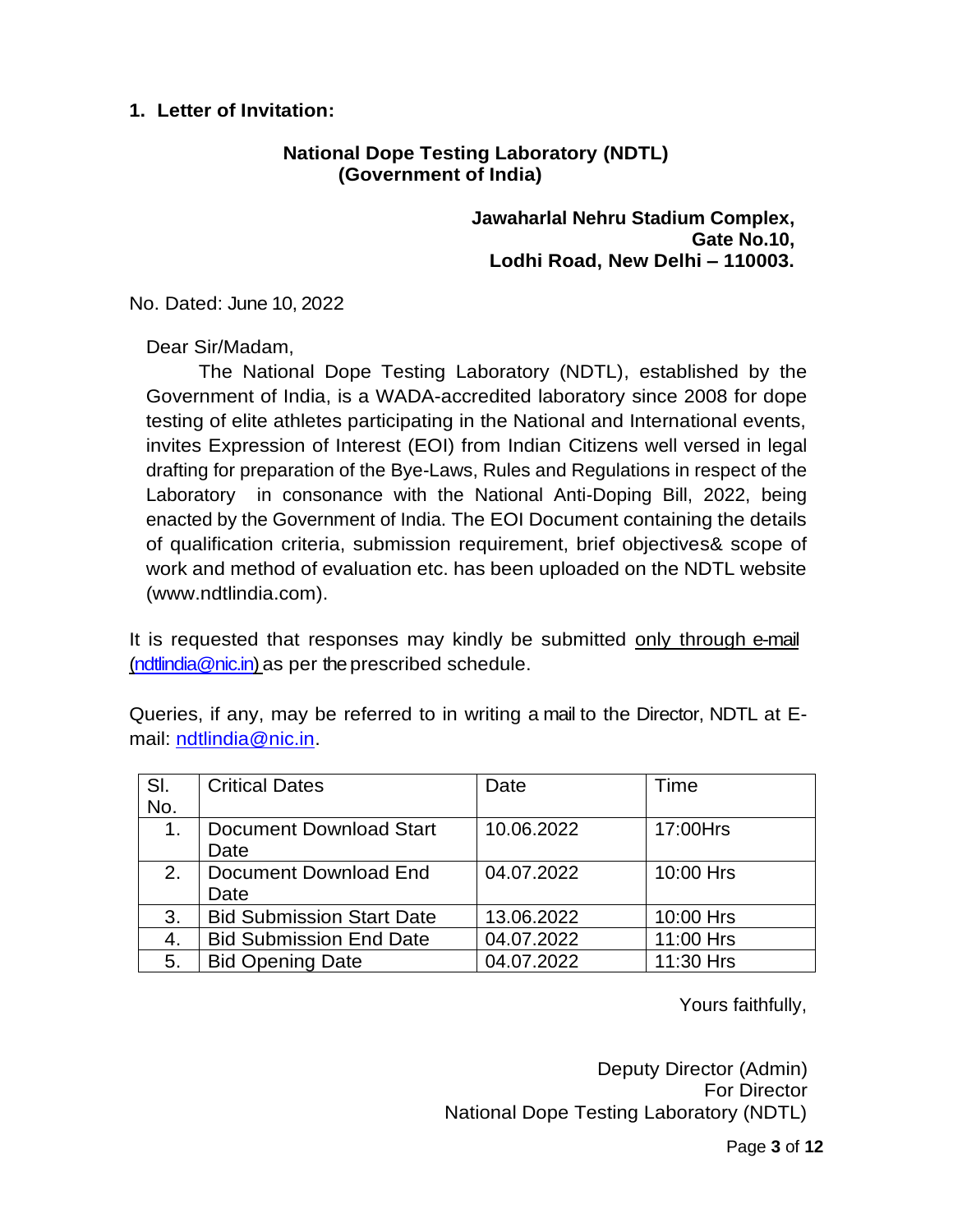## **2.0 Background:**

2.1 The National Dope Testing Laboratory (NDTL), an autonomous body established by the Govt. of India, is engaged in dope testing of sports persons for WADA-banned substances. It is accredited by the National Accreditation Board for Testing and Calibration Laboratories (NABL) and by the World Anti-Doping Agency (WADA). The Laboratory has been undertaking dope testing not only for India but for the neighbouring countries such as Singapore, Sri Lanka, Malaysia, Bahrain, Pakistan, Bhutan, Bangladesh, Indonesia, Nepal, UAE, Hong Kong and Vietnam and also for the International Sports Federations such as Asian Football Confederation (AFC), Union Cyclists Internationale (UCI) etc. as well.

2.2 The objectives of NDTL have been delineated in its Byelaws/MOA. Presently, it, being a Society, registered under the Societies Registration Act,1860, has a Memorandum of Association (MoA) to carry out the day-to-day activities of the Laboratory.

2.3 The Government of India has recently enacted the National Anti-Doping Bill, 2021 and the same has been introduced in the LokSabha. The Bill provides for a statutory framework for the operation of National Anti- Doping Agency, the National Dope Testing Laboratory and other dope testing laboratories and creation of a National Board for Anti-Doping in sport for carrying out and regulating antidoping activities in sports in the country. It also intends to give effect to the United Nations Educational, Scientific and Cultural Organization International Convention against doping in sport and compliance of such other obligations and commitments thereunder and for matters connected therewith or incidental thereto.

2.4. Further, the National Anti-Doping Bill, 2021 has been referred to a Parliamentary Standing Committee on Education, Women, Children, Youth and Sports (EWCY&S) under the Chairpersonship of Dr. Vinay P. Sahasrabuddhe. The Committee has invited Memoranda containing views/ suggestions on the Bill from the public, in general, and, Experts/Stakeholders/Organizations, in particular, and also visited various Organizations including the National Dope Testing Laboratory. The said Committee has given its recommendations in this regard. The Bill is likely to be passed in the Parliament in the coming Session.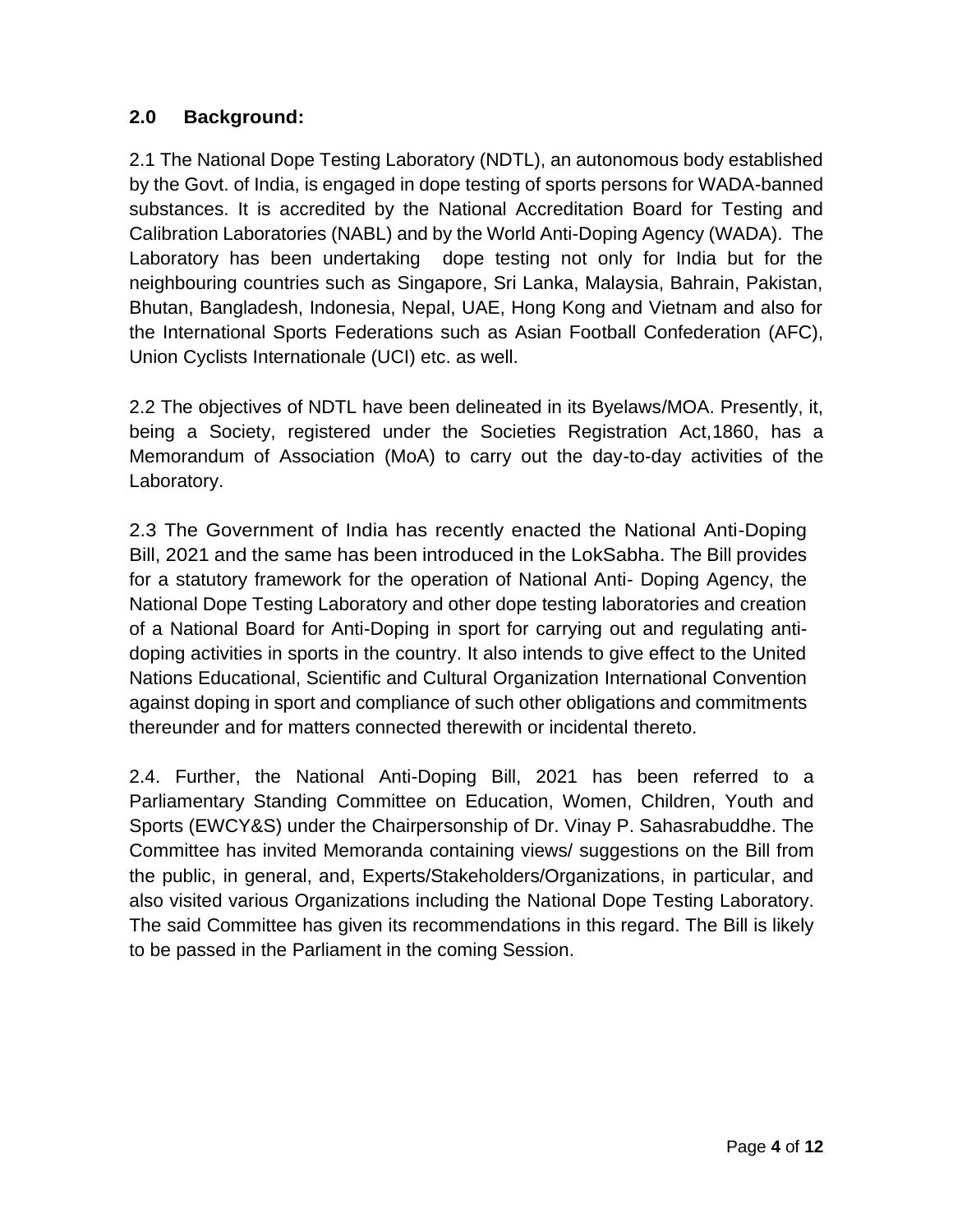## **3.0 Objectives:**

The basic objectives of availing the services of a Consultant by the Laboratory are to:

- $\triangleright$  Seek professional services on legal drafting and preparation of the Bye-Laws, Rules and Regulations in respect of the Laboratory and its staff in consonance with the National Anti-Doping Bill, 2021;
- ➢ Have a detailed review of the existing Bye-Laws and MoA of the Laboratory as well as the extant Service Rules of the Laboratory vis-à-vis the extant guidelines of the Government of India and incorporate the best practices in the said Rules & Regulations;
- $\triangleright$  While framing the Regulations, adequate care must be taken that the WADA ISLs/ Norms are followed in letter and in spirit;
- ➢ Represent NDTL in the follow-up discussions held in the Ministry of Youth Affairs & Sports and Ministry of Law &Justice till the draft Rules & Regulations, Bye-Laws are finally approved by the Govt. of India.

## **4.0 Venue & Deadline for submission of proposal:**

The proposal, in its complete form in all respects as specified in the EOI, must be submitted to NDTL at the address specified herein. In any circumstances, the deadline for submission of proposal will not be extended.

## **5.0 Validity of Offer:**

The offer for EOI as per this document shall be valid for this particular matter only or for a period of three (3) months initially which may be extended further if required by NDTL.

#### **6.0 Instructions to Applicants:**

The Expression of Interest (EOI) is to be submitted in a hard copy in a sealed envelope containing the following documents:

- a) Applicant's Expression of Interest as per Format-1.
- b) Name, Experience and contact details of the Applicant as per Format-2.
- c) Additional information, if any, in support of the Applicant's suitability as perFormat-3.
- d) Declaration that the applicant is placed in Delhi/NCR as per Format-4
- e) Declaration to complete the task in the time specified as per Format-5

6.1 EOI Documents have been hosted on the website [www.ndtlindia.com](http://www.ndtlindia.com/) and may be downloaded from the website.

The Applicants are expected to examine all instructions, forms, terms and other details in the EOI document carefully. Failure to furnish complete information as mentioned in the EOI document or submission of a proposal not substantially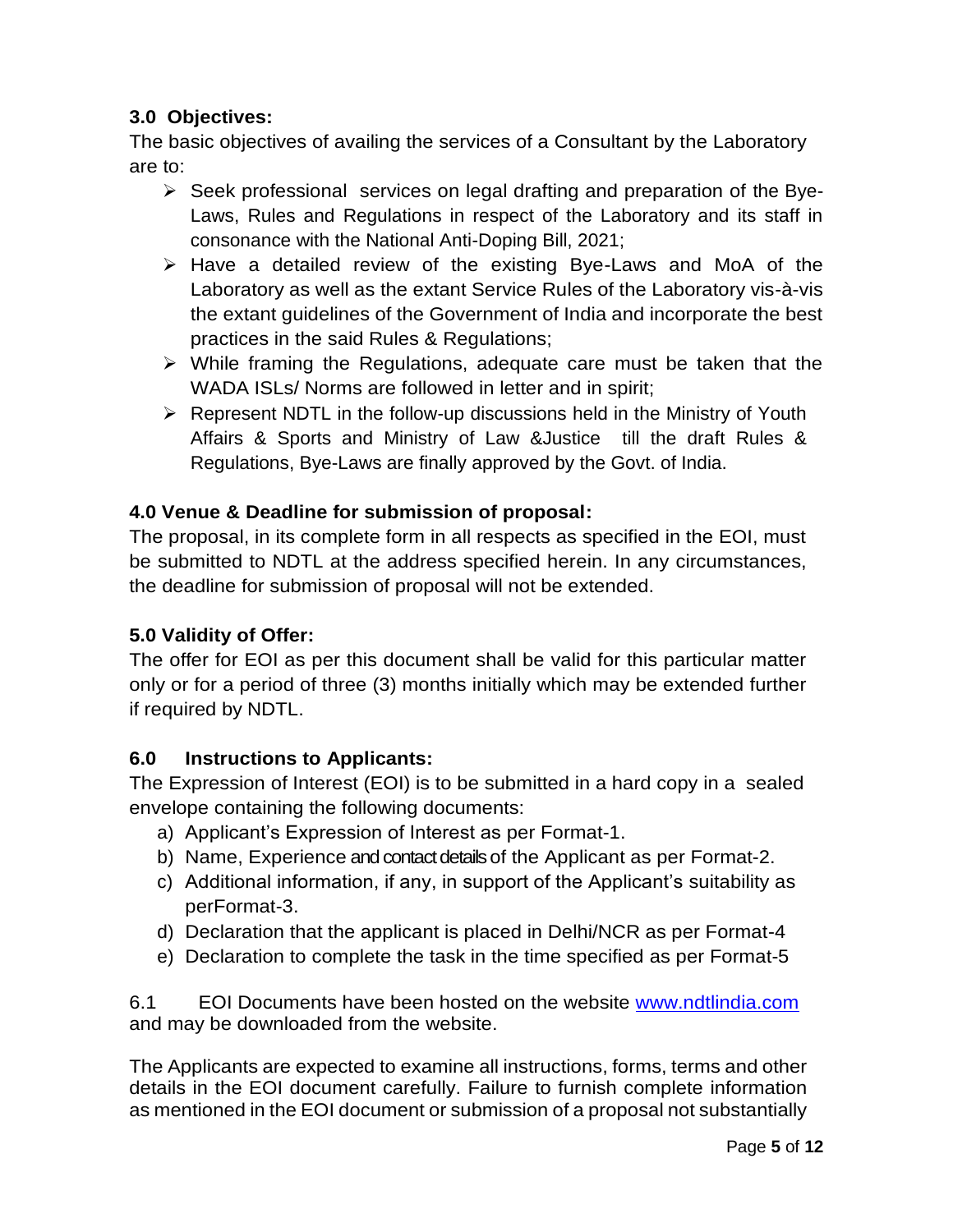responsive to the EOI documents in every respect will be at the Applicant's risk and may result in rejection of the proposal.

## **7.0 Pre-Qualification Criteria:**

The following will be the minimum pre-qualification criteria. Each eligible Applicant should possess all the following pre-qualification criteria. Responses not meeting the minimum pre-qualification criteria will be rejected and will not be evaluated.

- (i) The applicant shall have a minimum experience of not less than 15 years in drafting Bills, Rules and Regulations, Bye-laws, Notifications, Orders, Constitution amendments bills etc;
- (ii) Should preferably be an Advocate and registered with the Bar Council of India/State Bar Council;
- (iii) Everything being equal, preference will be given to those having adequate experience in legislative drafting of Rules and Regulations, Bye-Laws for various Ministries/Departments/PSUs/Autonomous Bodies of the Government of India/State Governments.

## **8.0 Evaluation Criteria and Method of Evaluation:**

- a. Screening of EOIs shall be carried out as per eligibility conditions mentioned in this document and based on verification of testimonials submitted.
- b. EOI will be evaluated for short listing of applicants based on their past experience of handling similar types of projects/task and presentation / proposal made to the selection committee whose decision shall be final.
- c. Applicants who qualify as per the eligibility conditions will be provided a brief about the project. The Applicants may be required to make a presentation, if required, to a selection committee show-casing their proposals.
- d. NDTLwilltakeupreferencesandreservestherighttopaydueheedtotheApplica nt'sperformance elsewhere and any past experience from NDTL.
- e. Short listed Applicants will be issued Bid Documents and asked to submit their price proposal in a sealed envelope.

#### **9.0 Response:**

- 9.1 ApplicantsmustensurethattheirBidresponseissubmittedaspertheprescri bedformats. Special comments on the objectives and scope of the service projected in the enquiry may also be submitted along with the offer.
- 9.2 The bid document should be sent through e-mail at [ndtlindia@nic.in](mailto:ndtlindia@nic.in) in legible condition.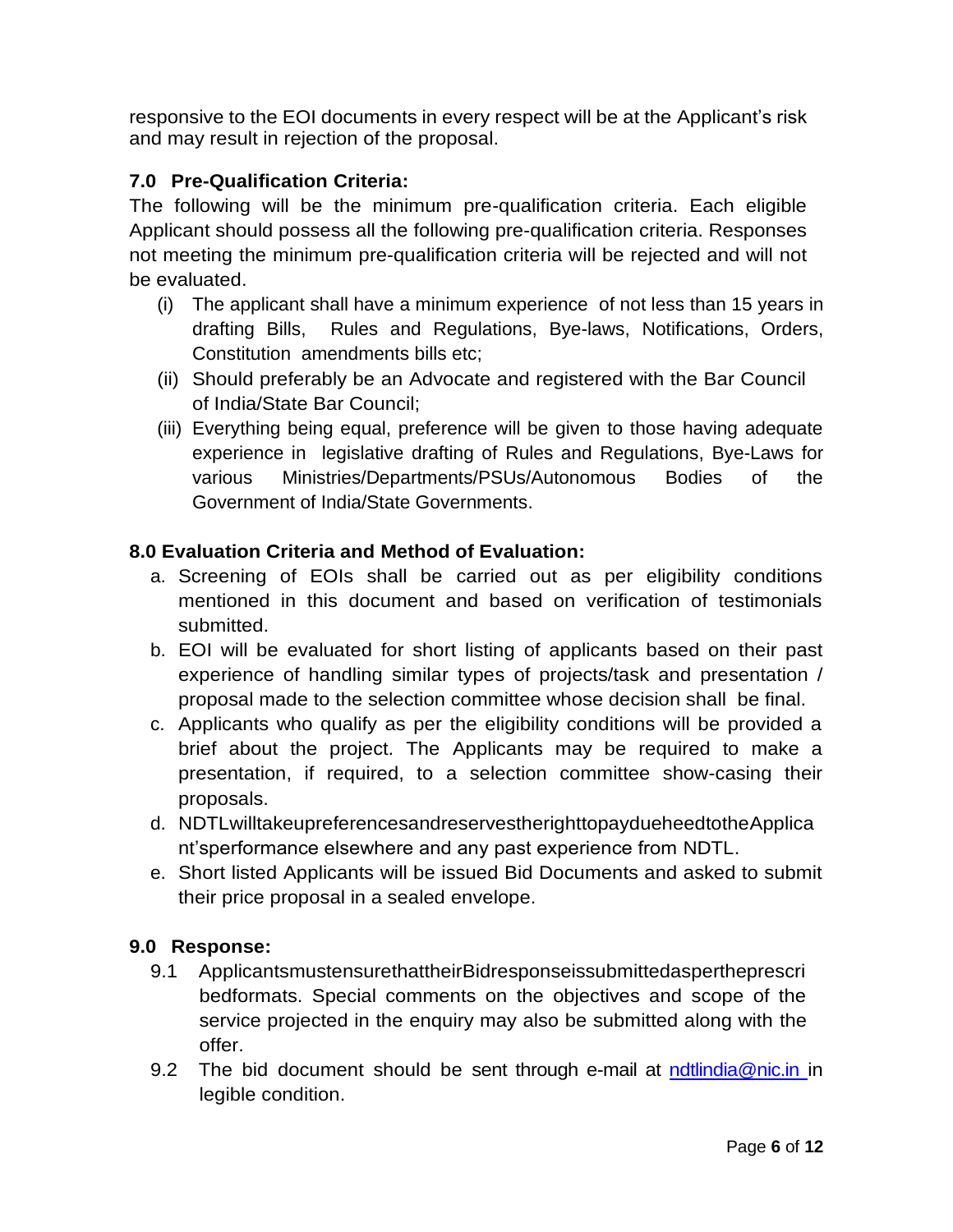#### **10.0 Conflict of Interest:**

- 10.1 Where there is any indication that a conflict of interest exists or may arise, it shall be the responsibility of the Applicant to inform NDTL, detailing the conflict in writing as an attachment to this Bid.
- 10.2 NDTL will be the final Arbiter in cases of potential conflicts of interest. Failure to notify NDTL of any potential conflict of interest will invalidate any verbal or written agreement.
- 10.3 A Conflict of Interest is where a person who is involved in the procurement has or may be perceived to have a personal interest in ensuring that a particular Applicant is successful. Actual and potential conflicts of interest must be declared by a person involved in a Bid process.

## **11.0 Condition under which EOI is issued:**

The EOI is not an offer and is issued with no commitment. NDTL reserves the right to withdraw EOI and or vary any part thereof at any stage. NDTL further reserves the right to disqualify any Applicant, should it be so necessary at any stage.

## **12.0 Last date of submission of EOI:**

- (i) The last date of submission of EOI is July, 04 2022 11:00 Hrs
- (ii) Bid Opening Date  $&$ Time is July, 04 2022 at 11:30 Hrs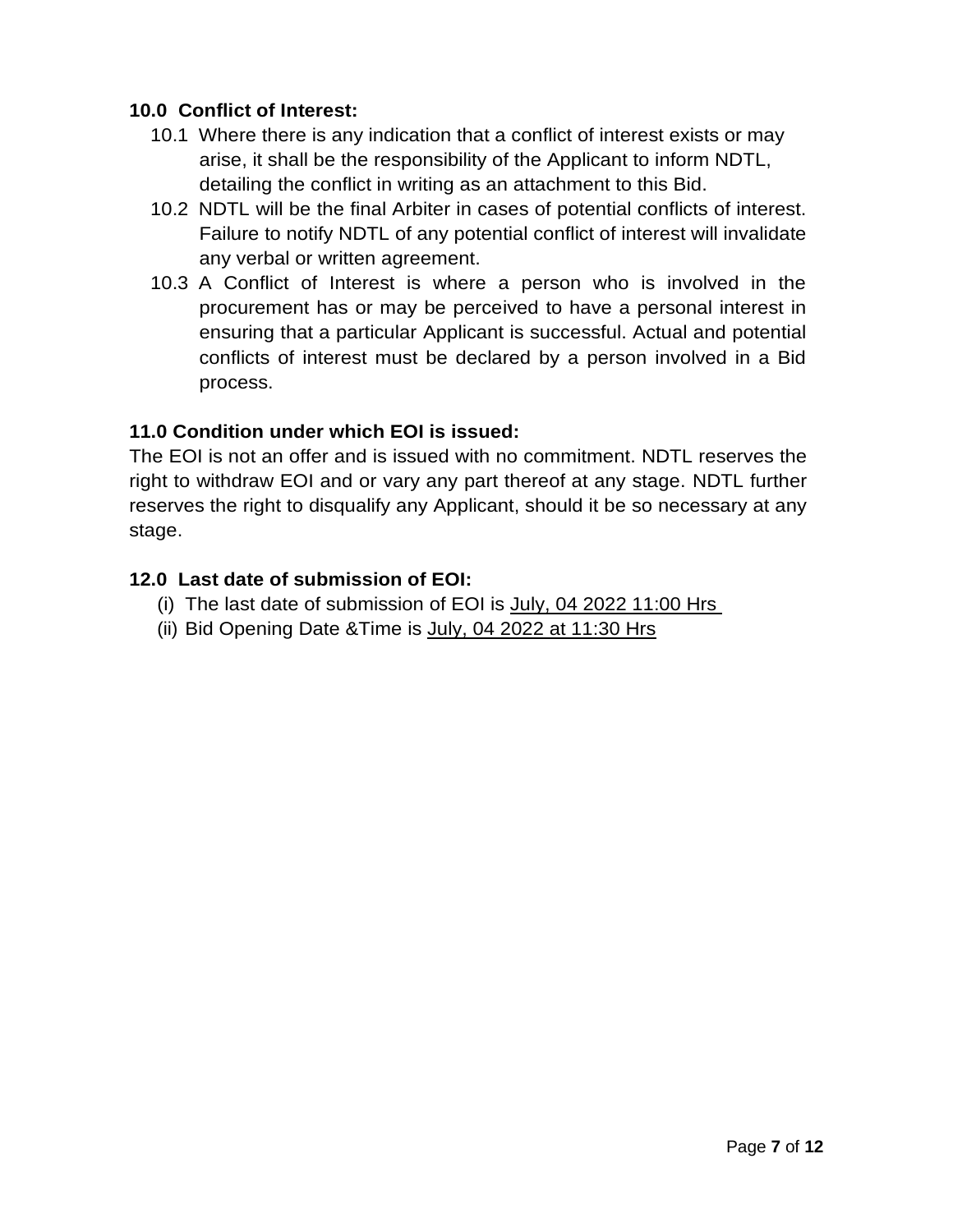#### **13.0 Formats for Submission:**

#### **FORMAT – 1 (APPLICANT'S EXPRESSION OF INTEREST)**

To

The Director, National Dope Testing Laboratory (NDTL), Gate No.10, Jawaharlal Nehru Stadium Complex, Lodhi Road, New Delhi – 110003

**Sub: Submission of Expression of Interest (EOI) to provide professional services on legal drafting and preparation of the Bye-Laws, Rules and Regulations and related matter thereto in respect of the Laboratory (NDTL) in consonance with the National Anti-Doping Bill, 2021- reg.-**

Dear Sir,

In response to the Invitation for Expressions of Interest (EOI) published at NDTL website [\(www.ndtlindia.com\)](http://www.ndtlindia.com/) on the above mentioned subject, I would like to express interest to carryout the above proposed task. As required, I have sent the Expression of Interest through e-mail in the prescribed format containing the following documents:

- (i) Name, Experience and contact details of the ApplicantasperFormat-2.
- (ii) Additional information, if any, in support of the Applicant's suitability as perFormat-3.
- (iii) Declaration that the applicant is placed in Delhi/NCR as per Format-4
- (iv) Declaration for completing the task in the specified time as per Format-5

Sincerely Yours,

Signature of the applicant [Full name of applicant] Stamp......................... Date: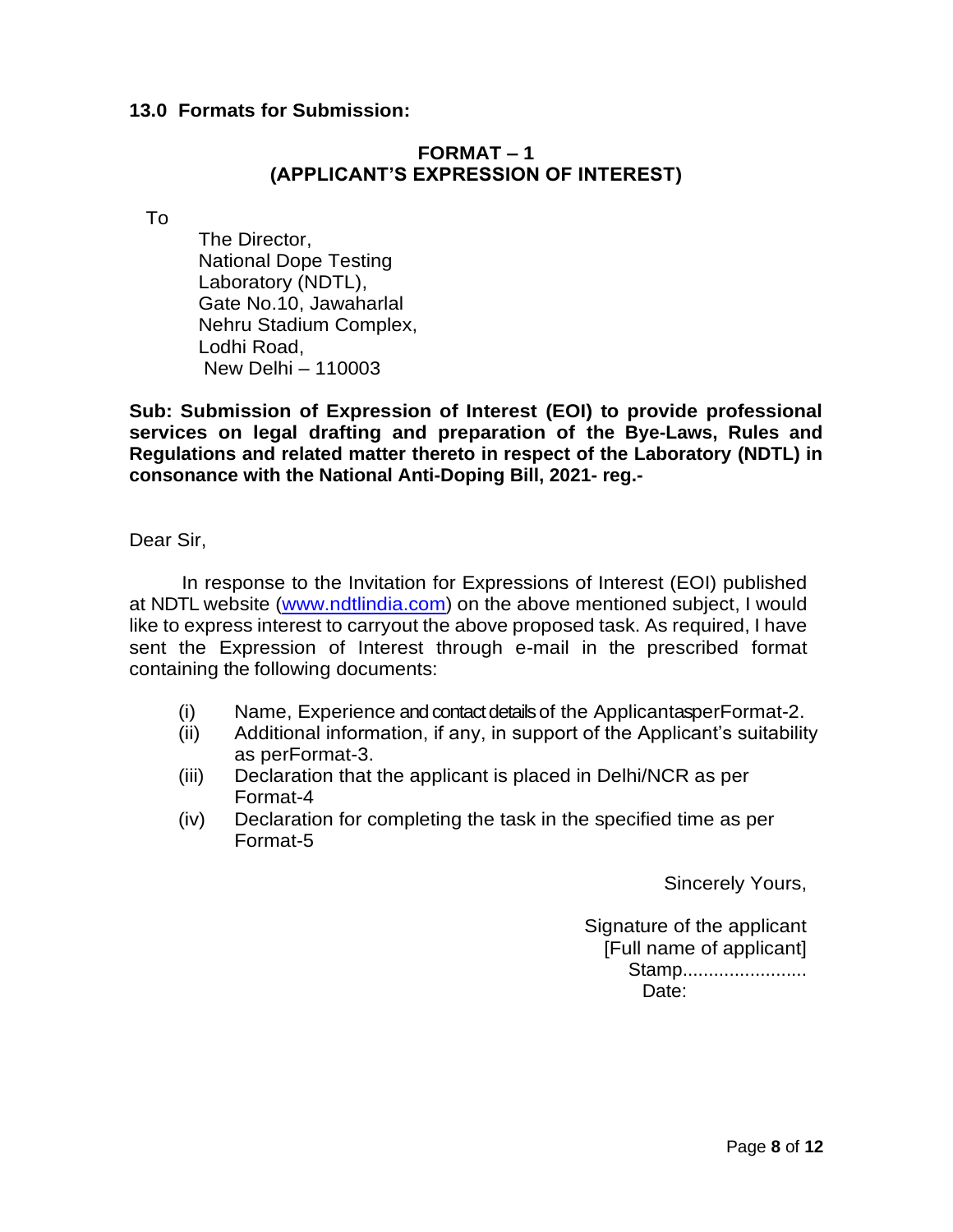|    | SI. No   Name, Experience and contact details of the Applicant                                                                                                                                                                   |  |  |  |  |
|----|----------------------------------------------------------------------------------------------------------------------------------------------------------------------------------------------------------------------------------|--|--|--|--|
| 1. | Name of the Applicant                                                                                                                                                                                                            |  |  |  |  |
| 2. | Address with telephone no. & e-<br>mail ID                                                                                                                                                                                       |  |  |  |  |
| 3. | Whether<br>registered<br>as<br>an<br>Advocate?                                                                                                                                                                                   |  |  |  |  |
| 4. | Experience in drafting Bills, Rules,<br>Regulations, Bye-laws, Notifications,<br>Orders, Constitution amendments bills<br>etc of the Ministries/ Deptts. Of Central<br>Govt./State Govt.(Please enclose<br>supporting documents) |  |  |  |  |

## **FORMAT – 2**

Signature of the applicant

Full name of the applicant

Date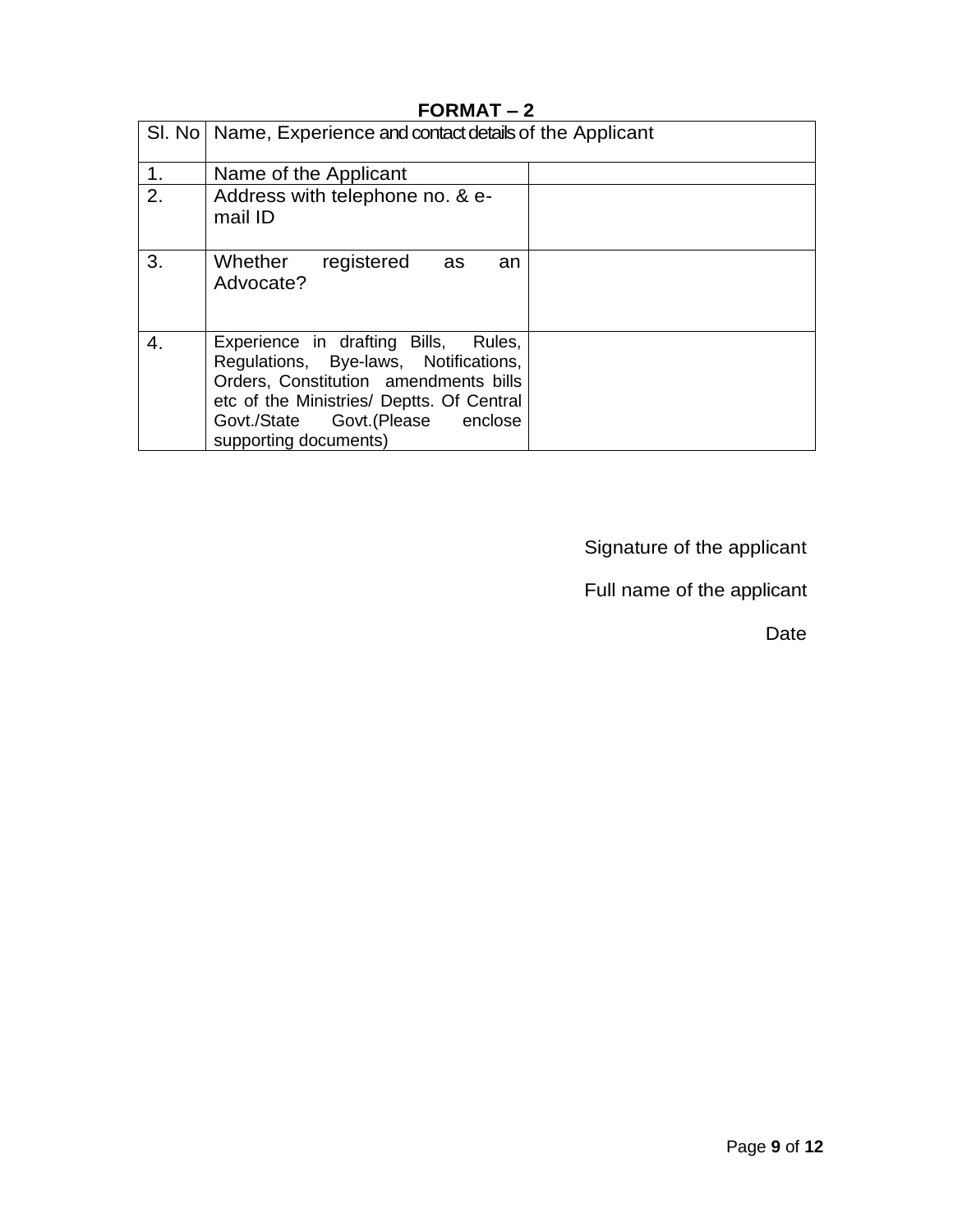|  | Additional Information, if any            |                                                         |  |
|--|-------------------------------------------|---------------------------------------------------------|--|
|  | List all enclosures related to the claims |                                                         |  |
|  | SI. No   Description                      | No. of<br>pages                                         |  |
|  |                                           |                                                         |  |
|  |                                           |                                                         |  |
|  |                                           |                                                         |  |
|  |                                           | Signature of the<br>applicant<br>Full name of applicant |  |
|  |                                           | Date                                                    |  |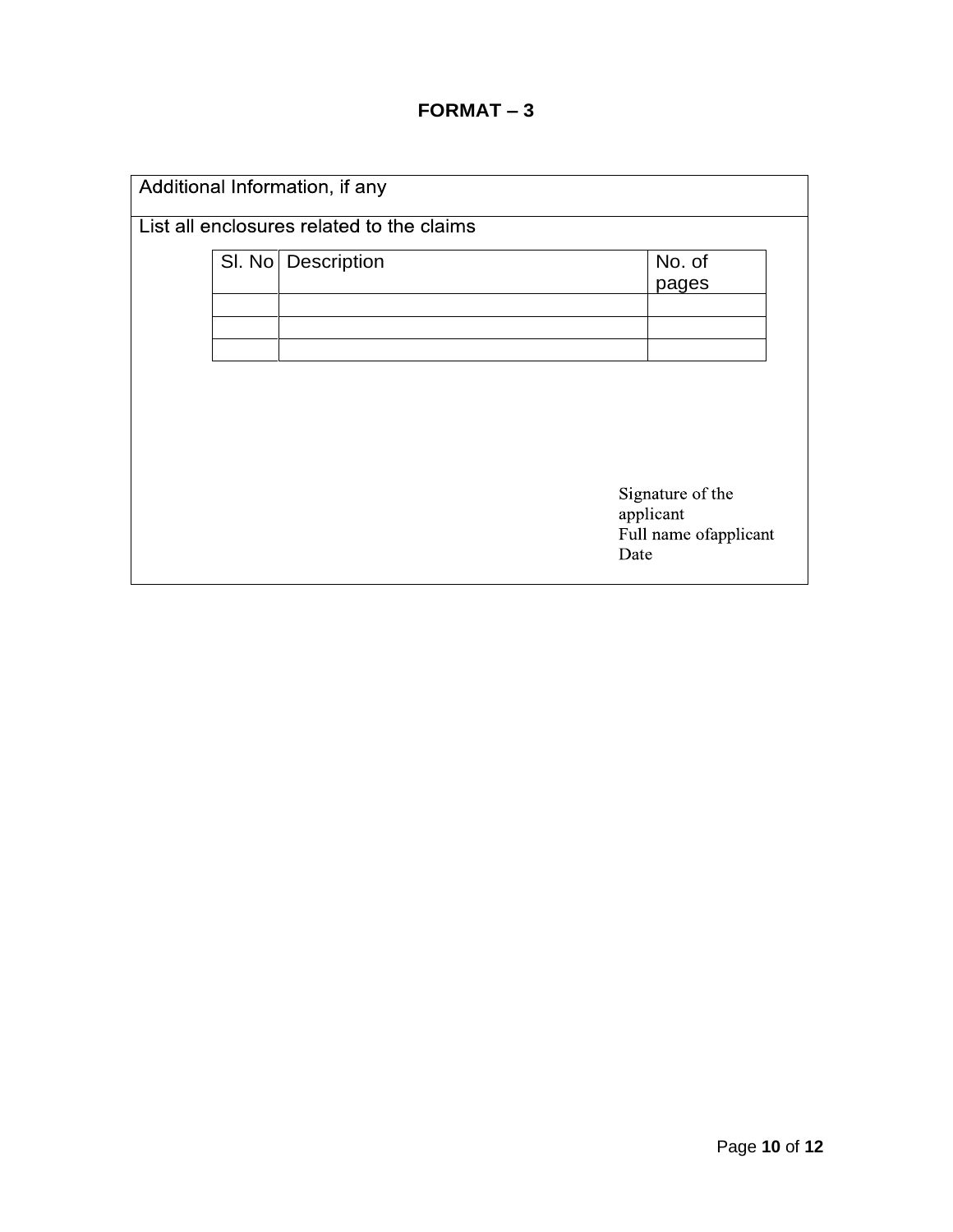#### **Format-4**

**Declaration that the applicant is placed in Delhi/NCR**

Signature of the applicant

Full name of the applicant

Date